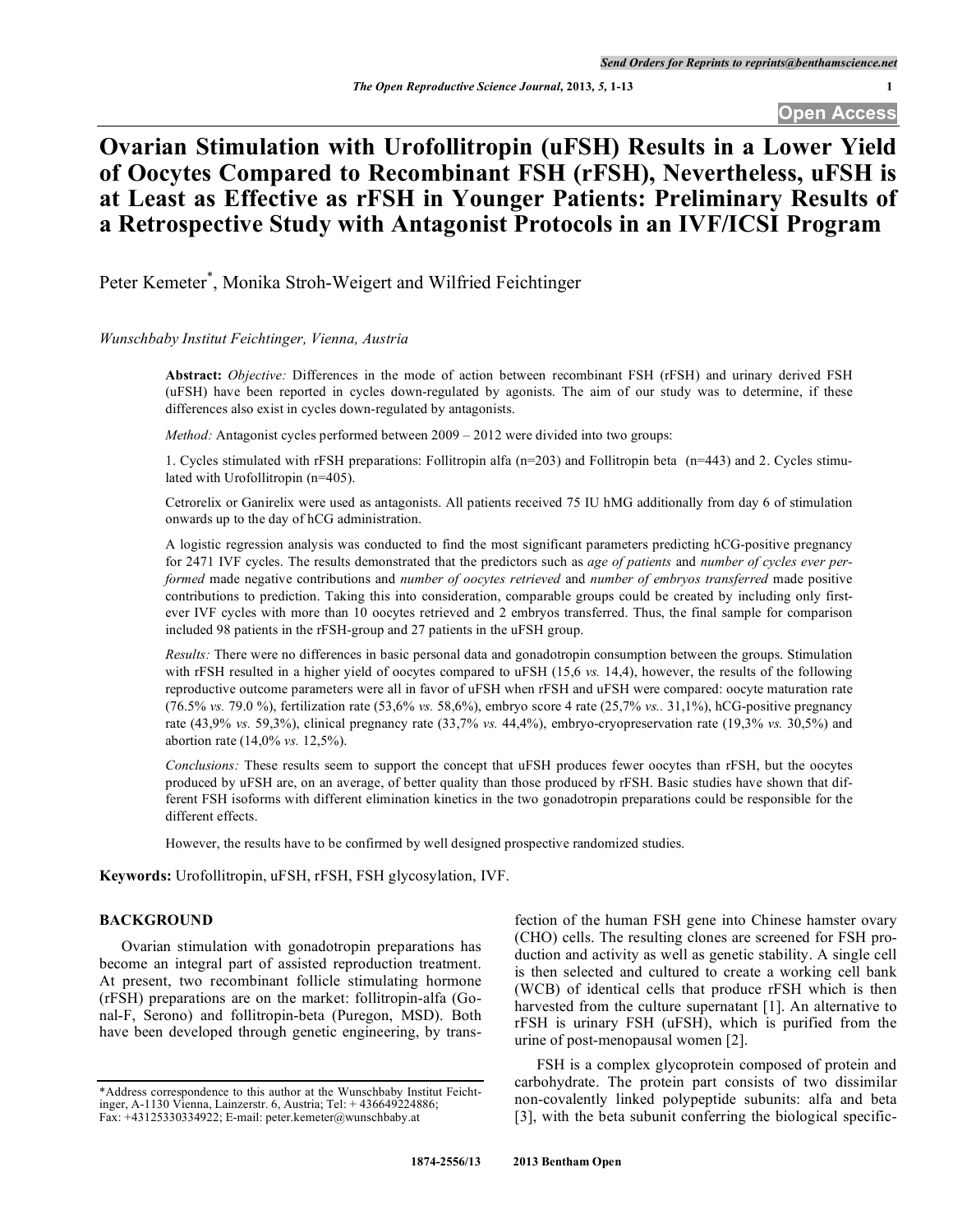ity of FSH (the alfa subunit is common to all the pituitary glycoprotein hormones). The carbohydrate part consists of four side chains, referred to as glycans, each composed of varying numbers of sugars (oligosaccharides) and sialic acid. Due to their sialic acid content, more heavily glycosylated molecules have a more acidic isoelectric point (pI). Molecules with the same pI are referred to as isoforms, and several studies have shown that the anterior pituitary contains a spectrum of FSH isoforms with not only different isoelectric properties, but also different bioactivities and different circulating half-lives due to the micro-heterogeneity of the carbohydrate side-chains [4, 5]. This mixture of different carbohydrate moieties produced by the pituitary gland is modulated by the ovulatory cycle: in the early follicular phase heavily sialylated, acidic isoforms with long half lives *in vivo* and low in-vitro biological potency predominate, whereas in the peri-ovulatory phase, the less-sialylated, less acidic isoforms, with short *in vivo* half-lives and high in-vitro biological activity are more prevalent. Based on these considerations, it has been assumed that the more acidic isoforms stimulate the follicular maturation process in a longer, but less intense manner, while the less acidic isoforms appearing to provide a short, but potent stimulus necessary for the induction of ovulation [6, 7].

Various studies have compared rFSH with Human Menopausal Gonadotropin (HMG) and more or less purified FSH preparations for ovarian stimulation in IVF/ICSI. While earlier studies reported rFSH to be more effective than HMG and/or uFSH [8-13], others found no significant difference [14-21], and some more recent studies have reported uFSH to be superior to rFSH [22-24] or "at least as effective" [25].

There is a highly-purified uFSH preparation (Fostimon; IBSA, Switzerland) that belongs to a new generation of urinary FSH preparations that have especially acidic glycosylation content. A number of advantages of this product over rFSH preparations have been reported, including: significantly more top-quality embryos [26]; consumption of significantly fewer units of FSH in patients older than 39, achieving equivalent embryo development and pregnancy rates [27]; significantly higher implantation and pregnancy rates when Fostimon was administered for the first 6 days, followed by rFSH, compared to rFSH alone [28]; significantly less FSH consumption in patients achieving blastocyst transfers on day 5 [29]; and a significantly higher number of top quality embryos and transferring of cryopreserved embryos in PCO-patients [30].

Since these studies were all conducted using agonist cycles, and we predominantly use antagonist cycles, we were interested in determining whether the reported advantages of Urofollitropin could be achieved in antagonist cycles as well. Accordingly, this study reports a retrospective comparison of both rFSH preparations (Puregon<sup>®</sup>, MSD and Gonal-F<sup>®</sup>, Serono) with Fostimon<sup>®</sup>.

#### **DESIGN**

Patients were selected for the study if they had undergone IVF/ICSI treatments in our clinic between January 2009 and November 2012. Inclusion criteria were: spontaneous cycles; normal pap smear; normal vaginal and cervical bacteriology; negative tests for serum HIV, Hepatitis B and C, and syphilis; and hormone levels in the normal range (FSH  $\leq$  14 mIU/ml, prolactin  $\leq$  30 ng/ml, TSH  $\leq$  2.0 uU/ml). Exclusion criteria were abnormalities of the uterine cavity seen by sonography.

Patients were allocated to one of three groups (Figs. **1-3**) by the physicians:

Group I = Follitropin-alfa (Gonal- $F^{\textcircled{B}}$ ) + Cetrorelix (Cetrotide ®);

Group II = Follitropin-beta (Puregon<sup>®</sup>) + Ganirelix (Orgalutran ®);

Group III = uFSH (Fostimon<sup>®</sup>) + Cetrorelix (Cetrotide<sup>®</sup>).

There was no randomization of patients, with doctors free to decide which treatment to prescribe. However, their decision may have been influenced by personal experience, price differences, product availability, information from the pharmaceutical companies, seminars, etc.

To prime menstruation, all patients received tablets prepared by the pharmacist containing 2 mg norethisterone acetate and 0.01 mg ethinyl estradiol, three times daily for 10 days, starting on a Friday between day 16 and 22 of the cycle, with the final dose on a Sunday. At the same time, patients received prednisolone (2.5 mg in the morning and 5 mg in the evening). This adjuvant mild corticoid therapy (which was continued throughout the treatment cycle and up to the ninth week of pregnancy), has been found to suppress excessive adrenal androgen production, which can affect ovarian steroid metabolism [31, 32]. In addition to the different FSH preparations, all the patients received an injection containing 75 IU FSH and 75 IU LH (Merional ®) daily from stimulation day 6 until the day of hCG administration, to avoid a possible lack of LH caused by the antagonist. Exogenous LH supplementation has been shown to benefit patients older than 35 years of age [33-36], and patients with a sub-optimal response to FSH-only preparations (poor responders) [37-40].

In all groups, ovarian stimulation commenced on the Friday after the last dose of 2 mg norethisterone acetate and 0.01 mg ethinyl estradiol (Figs. **1-3**). In Group I, daily doses of Gonal-F<sup>®</sup> were 225 IU up to day 5, then 150 IU from day 6 to the day of  $hCG$  administration. Cetrotide  $(0.25$  $\frac{1}{\text{mg/day}}$  and Merional<sup>®</sup> were administered from day 6 (Fig. **1**). The other groups followed a similar protocol, with Puregon  $\degree$  instead of Gonal-F $\degree$ , and Orgalutran instead of Cetrotide ® for Group II (Fig. **2**), and Fostimon ® and Cetrotide ® for Group III (Fig. **3**). During the luteal phase, patients received micronized progesterone (Utrogestan<sup>®</sup>, Meda Pharma, Austria; taken orally:  $3 \times 200$  mg/day), together with 20 mg dydrogesterone (Duphaston<sup>®</sup>, Solvay, Austria) and 2 mg estradiol valerate (Progynova<sup>®</sup>, Schering, Germany) up to week 9 of pregnancy.

All patients signed an informed consent that they agreed to the inclusion of their data in the analysis.

The study was approved by the Ethics Committee of the City of Vienna, Austria (reference: EK\_12\_177\_1012\_Votum positive, approved 09 November 2012).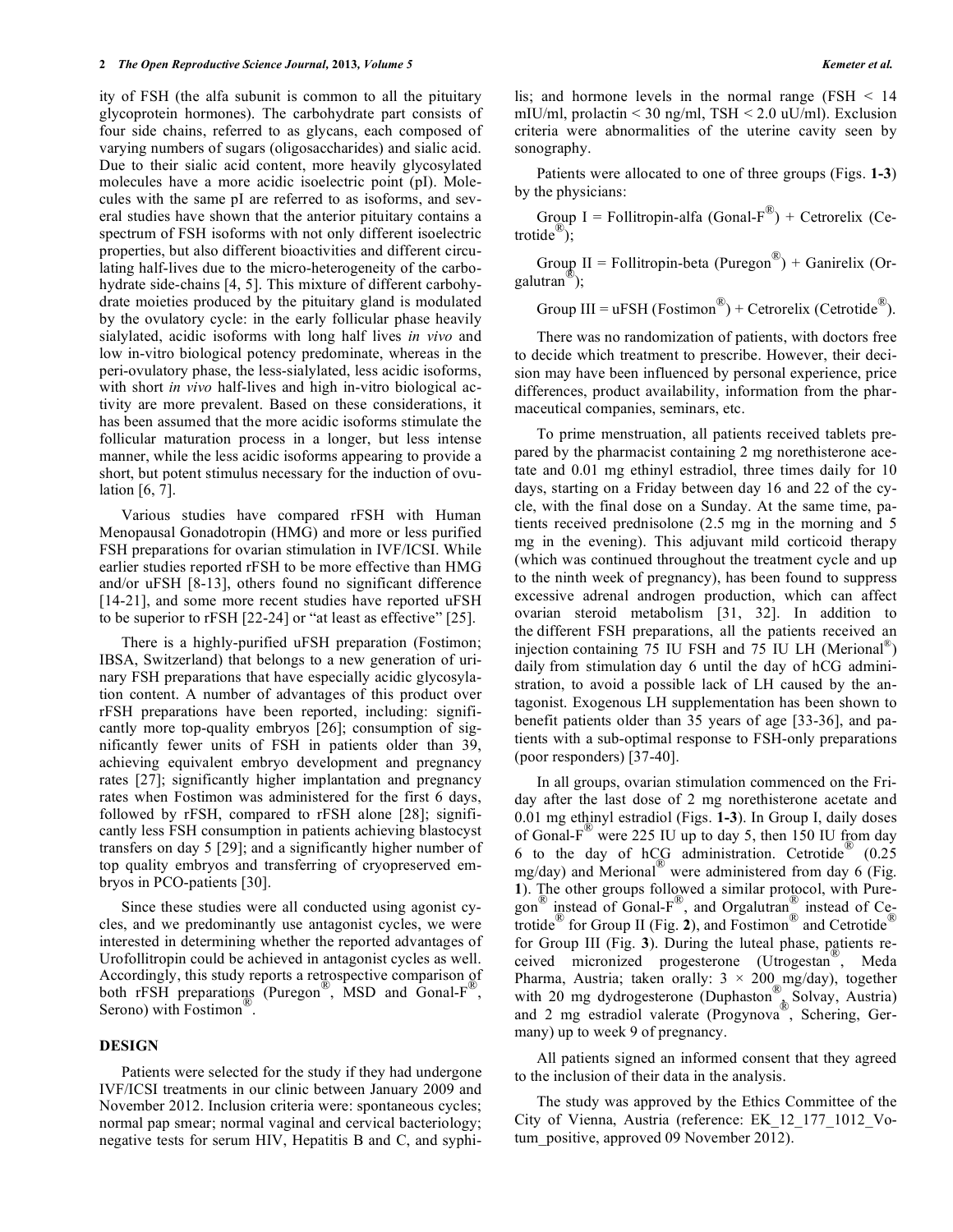## Stimulation-protocol Group I: Gonal-F + Cetrotide

| NORETHISTERONE ACETATE $0.6 + EE$ 0.03 on days $18 - 27$ the cycle before |  |
|---------------------------------------------------------------------------|--|
|---------------------------------------------------------------------------|--|

| <b>Treatment Day</b>         |          | $\overline{c}$ | 3        | 4              | 5        | 6                                                            | 7              | 8  | 9  | 10        | 11 |
|------------------------------|----------|----------------|----------|----------------|----------|--------------------------------------------------------------|----------------|----|----|-----------|----|
| Day of the week              | FR       | SA             | SU       | M <sub>O</sub> | TUE      | <b>WED</b> THU                                               |                | FR | SA | <b>SU</b> | MO |
| Date                         |          |                |          |                |          |                                                              |                |    |    |           |    |
| Sonography                   |          |                |          |                |          |                                                              |                | So |    |           |    |
| Prednisolone 5 mg            |          |                |          |                |          | $\frac{1}{2}$ tablet in the morning, 1 tablet in the evening |                |    |    |           |    |
| <b>GONAL-f 75 I.U.</b>       | 3        | 3              | 3        | 3              | 3        | $\overline{2}$                                               | $\overline{2}$ |    |    |           |    |
| <b>MERIONAL 75 I.U.</b>      | $\Omega$ | $\theta$       | $\Omega$ | $\theta$       | $\Omega$ | 1                                                            | $\mathbf{1}$   |    |    |           |    |
| <b>CETROTIDE 0,25 mg</b>     |          |                |          |                |          | 1                                                            | 1              |    |    |           |    |
| Partner:<br>Zithromax 500 mg |          | 1              | 1        |                |          |                                                              |                |    |    |           |    |

Kemeter P. et al. - Wunschbaby-Zentrum Vienna

**Fig. (1).** Antagonist protocol with Gonal-f and Cetrotide, allocating the dosages of the preparations to the stimulation days.

# Stimulation-protocol Group II: Puregon + Orgalutran

NORETHISTERONE ACETATE  $0.6 + EE$  0.03 on days  $18 - 27$  the cycle before

| <b>Treatment Day</b>         | 1         | $\overline{c}$ | 3         | 4         | 5        | 6                                                            | $\overline{7}$ | 8         | 9         | 10        | 11        |
|------------------------------|-----------|----------------|-----------|-----------|----------|--------------------------------------------------------------|----------------|-----------|-----------|-----------|-----------|
| Day of the week              | <b>FR</b> | <b>SA</b>      | <b>SU</b> | <b>MO</b> | TUE      |                                                              | <b>WED</b> THU | <b>FR</b> | <b>SA</b> | <b>SU</b> | <b>MO</b> |
| Date                         |           |                |           |           |          |                                                              |                |           |           |           |           |
| Sonography                   |           |                |           |           |          |                                                              |                | So        |           |           |           |
| Prednisolone 5 mg            |           |                |           |           |          | $\frac{1}{2}$ tablet in the morning, 1 tablet in the evening |                |           |           |           |           |
| PUREGON 75 I.U.              | 3         | 3              | 3         | 3         | 3        | $\overline{2}$                                               | $\overline{2}$ |           |           |           |           |
| <b>MERIONAL 75 I.U.</b>      | $\Omega$  | $\Omega$       | $\Omega$  | $\theta$  | $\theta$ | 1                                                            | 1              |           |           |           |           |
| <b>ORGALURAN 0,25 mg</b>     |           |                |           |           |          | 1                                                            | 1              |           |           |           |           |
| Partner:<br>Zithromax 500 mg |           | 1              | 1         |           |          |                                                              |                |           |           |           |           |

Kemeter P. et al. - Wunschbaby-Zentrum Vienna

**Fig. (2).** Antagonist protocol with Puregon and Orgalutran, allocating the dosages of the preparations to the stimulation days.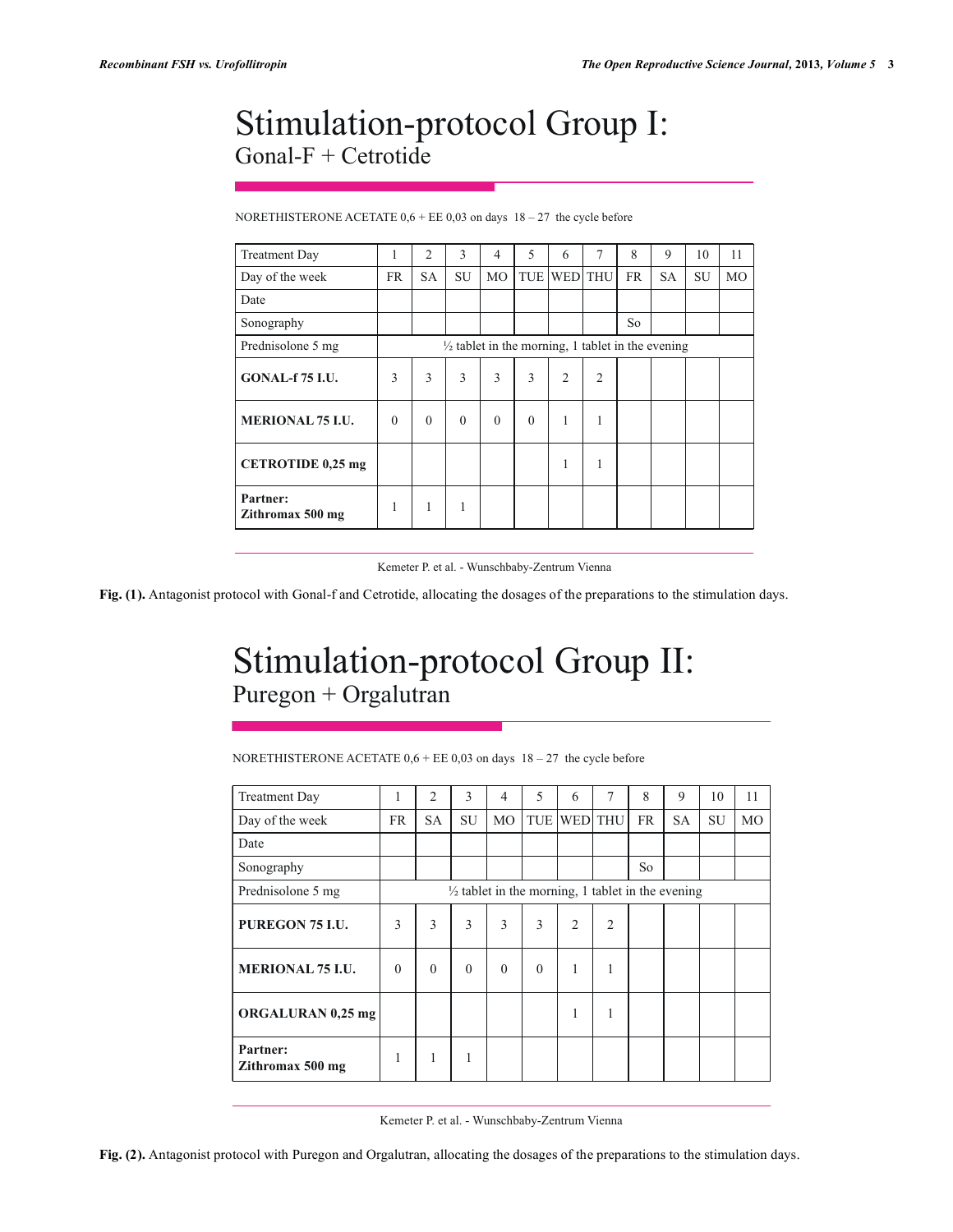### Stimulation-protocol Group III: Fostimon + Cetrotide

| <b>Treatment Day</b>         | 1        | $\overline{c}$ | 3        | $\overline{4}$ | 5        | 6                                                            | 7              | 8         | 9         | 10 | 11 |
|------------------------------|----------|----------------|----------|----------------|----------|--------------------------------------------------------------|----------------|-----------|-----------|----|----|
| Day of the week              | FR       | <b>SA</b>      | SU       | MO             |          | TUE WED THU                                                  |                | <b>FR</b> | <b>SA</b> | SU | МO |
| Date                         |          |                |          |                |          |                                                              |                |           |           |    |    |
| Sonography                   |          |                |          |                |          |                                                              |                | So        |           |    |    |
| Prednisolone 5 mg            |          |                |          |                |          | $\frac{1}{2}$ tablet in the morning, 1 tablet in the evening |                |           |           |    |    |
| <b>FOSTIMON 75 I.U.</b>      | 3        | 3              | 3        | 3              | 3        | $\overline{2}$                                               | $\overline{2}$ |           |           |    |    |
| <b>MERIONAL 75 I.U.</b>      | $\Omega$ | $\theta$       | $\theta$ | $\theta$       | $\theta$ | 1                                                            | 1              |           |           |    |    |
| <b>CETROTIDE 0,25 mg</b>     |          |                |          |                |          | 1                                                            | 1              |           |           |    |    |
| Partner:<br>Zithromax 500 mg | 1        | 1              | 1        |                |          |                                                              |                |           |           |    |    |

NORETHISTERONE ACETATE  $0.6 + EE$  0.03 on days  $18 - 27$  the cycle before

Kemeter P. et al. - Wunschbaby-Zentrum Vienna

**Fig. (3).** Antagonist protocol with Fostimon and Cetrotide, allocating the dosages of the preparations to the stimulation days.

#### **ANALYSIS**

The primary end point was the hCG-positive pregnancy rate (hCG level > 10 mU/ml 15 days after oocyte retrieval). Secondary end points were: number of oocytes retrieved; number of mature oocytes (MII); fertilization rate; embryo quality score 4 [41]; sonographic endometrial thickness on the day of hCG administration; clinical pregnancy rate (defined as fetal heart activity at 6-8 weeks gestation); and implantation rate (fetal heart activity/transferred embryo).

A standard statistical program was used for data analysis (SPSS/PC +4.0). Groups were compared using the  $\chi^2$ -test for binary data, as well as the two-tailed Students t tests for the continuous data. P values of  $\leq 0.05$  were considered to indicate a statistically significant difference.

A logistic regression analysis was conducted to predict hCG-positive pregnancy for 2471 IVF cycles using the age of the patients (*age*), the number of retrieved oocytes (*oocytes*) and replaced embryos (*embryos transferred*) as well as the total number of IVF cycles (*cycles- ever*) and the number of IVF cycles performed just in our clinic (*WIF cycles*) as predictors. A test of the full model against a constant only model was statistically significant, indicating that the predictors as a set reliably distinguished between pregnant and not pregnant patients (chi square = 383.991, p  $< .000$  with df = 5).

The Wald criterion demonstrated that the predictors *age*  and *cycles- ever* made a significant negative contribution (p < 0 .001, p=0.003, resp.), while *embryos transferred* made a significant positive contribution  $(p<0.001)$  to prediction, and *oocytes* correlated positively on a trend level (p=0,076) while *WIF cycles* correlated insignificantly positively with hCG-positive pregnancy (p=0.19, Table **1**).

Group I and Group II were aggregated to the rFSH-group which was compared with Group III, the uFSH-group (Table **3**).

In order to find comparable rFSH and uFSH groups, we avoided the confounding effects of *cycles- ever* and *embryos transferred* by including only first-ever IVF patients into the study in whom two embryos had been transferred. This process reduced the number of cases to 211 in the rFSH group and 81 in the uFSH group (Tables **2** and **3**).

In addition, age was stratified into the following groups by: (1) up to 25 years; (2) 26-30 years; (3) 31-35 years; (4) 36-40 years; and (5) 41+ (41 years or older) (Fig. **4**). Within these strata the age differences between the rFSH- and uFSH-group were minimal and could be neglected (Fig **4a**).

Finally, only those patients were included into the study in which at least 11 oocytes had been retrieved. By this way the final sample included 98 cases in the rFSH-group and 27 cases in the uFSH-group. These groups were comparable in regard to the four confounding factors listed in Table **1**.

### **RESULTS**

Table **2** shows the results of the three groups. It is obvious that Group III was significantly different from the other groups: patients in Group III were older, produced fewer oocytes and got fewer embryos replaced. Given these large differences, the differences in reproductive outcome seemed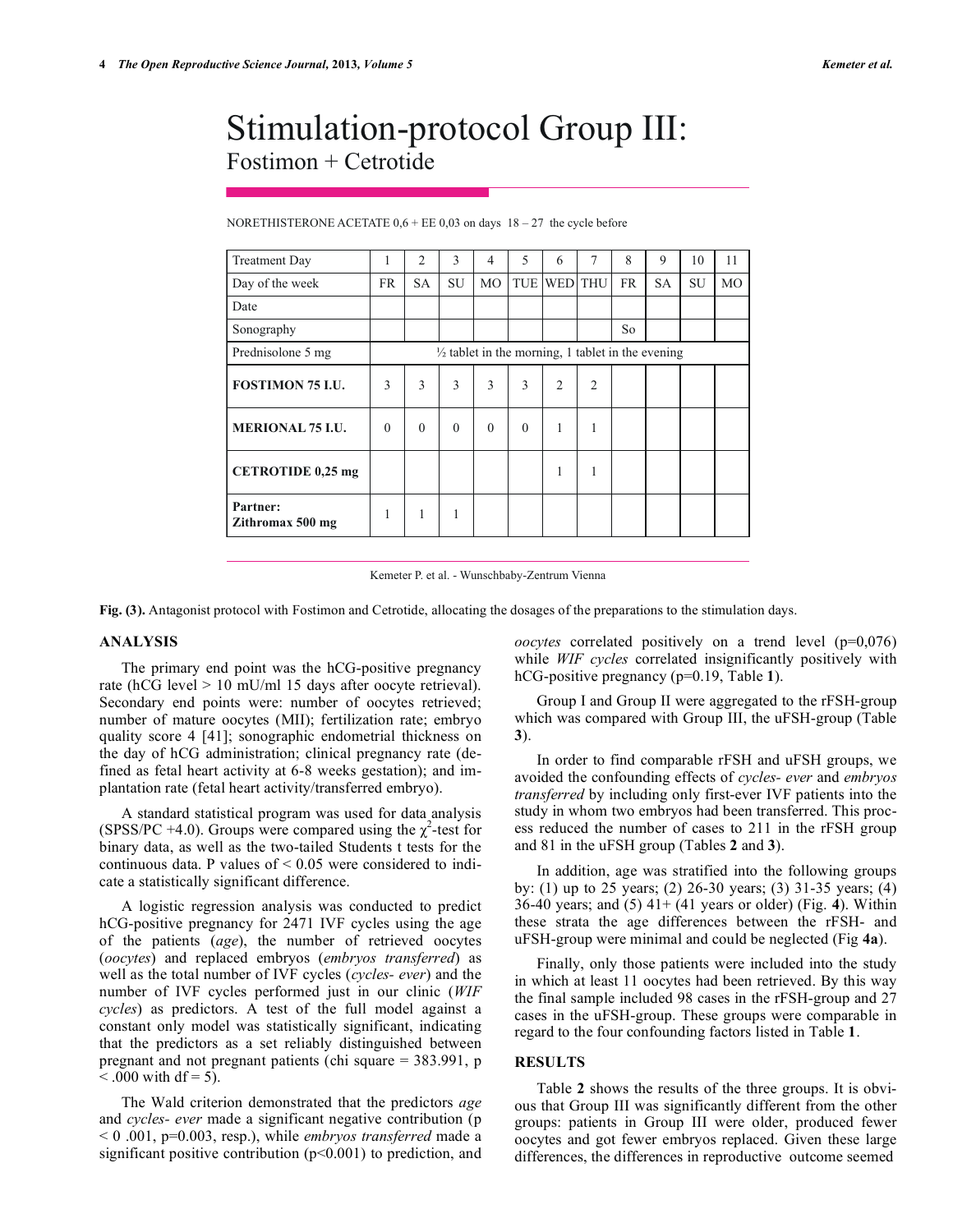#### **Table 1. Logistic Regression Analysis using 5 predictors of hCG-positive pregnancy**

| <b>Logistic Regression Analysis</b> |                                            |       |          |    |            |          |        |  |  |
|-------------------------------------|--------------------------------------------|-------|----------|----|------------|----------|--------|--|--|
| Number of cases included: 2471      |                                            |       |          |    |            |          |        |  |  |
|                                     | Dependent Variable: hCG-positive pregnancy |       |          |    |            |          |        |  |  |
|                                     | Variables in the Equation                  |       |          |    |            |          |        |  |  |
| <b>Variables</b>                    | B                                          | S.E.  | Wald     | df | <b>Sig</b> | $\bf R$  | Ecp(B) |  |  |
| Age                                 | $-.0860$                                   | ,0094 | 84,1019  |    | ,0000      | $-1633$  | ,9176  |  |  |
| Embryos transferred                 | ,8385                                      | ,0675 | 154,1483 |    | ,0000      | ,2224    | 2,3130 |  |  |
| Cycles ever                         | $-1645$                                    | ,0458 | 12,8894  |    | ,0003      | $-.0595$ | ,8483  |  |  |
| Oocytes                             | ,0160                                      | ,0090 | 3,1494   |    | ,0760      | ,0193    | 1,0162 |  |  |
| Cycles at WIF                       | ,0726                                      | ,0560 | 1,6812   |    | ,1948      | ,0000    | 1,0753 |  |  |
| Constant                            | ,9679                                      | ,3514 | 7,5893   |    | ,0059      |          |        |  |  |

#### **Table 2. Results of Antagonist Protocols for First-Ever IVF Cycles**

|                                   | <b>Group I</b>  | <b>Group II</b> | <b>Group III</b> | P                                               |
|-----------------------------------|-----------------|-----------------|------------------|-------------------------------------------------|
| Patients (n)                      | 105             | 243             | 175              |                                                 |
| Age $(X\pm SD)$                   | $33.3 \pm 5.0$  | $34.6 \pm 4.9$  | $38.0 \pm 5.5$   | $0,024$ (I vs II)<br>$\leq 0,001$ (I,II vs III) |
| Oocytes $(X\pm SD)$               | $10.4 \pm 5.6$  | $9.9 \pm 6.2$   | $7.1 \pm 5.0$    | $<0,001$ (I, II vs III)                         |
| Mature (MII) Oocytes (%)          | $78.1 \pm 18.5$ | $76.0 \pm 18.8$ | $78.8 \pm 23.0$  | <b>NS</b>                                       |
| Fertil. $2 \text{ PN } (\% )$     | $56.6 \pm 21.8$ | $53.6 \pm 22.4$ | $55.7 \pm 28.9$  | <b>NS</b>                                       |
| Fertil. 2 PN ICSI $(\% )$         | $72.1 \pm 22.8$ | $69.4 \pm 25.1$ | $69.0 \pm 29.8$  | <b>NS</b>                                       |
| Embryo Score 4 (%)                | $30.6 \pm 28.1$ | $26.7 \pm 29.6$ | $28.6 \pm 33.1$  | <b>NS</b>                                       |
| Transferred embryos (X±SD)        | $1.7 \pm 0.7$   | $1.7 \pm 0.8$   | $1.4 \pm 0.9$    | $0.003$ (I vs III)<br>$0.002$ (II vs III)       |
| Endometrial thickness $(X\pm SD)$ | $11.0 \pm 2.0$  | $10.8 \pm 1.9$  | $10.7 \pm 2.1$   | <b>NS</b>                                       |
| Pregnancy rate $(\% )$            | $40.0 \pm 49.2$ | $34.6 \pm 47.7$ | $30.3 \pm 46.1$  | <b>NS</b>                                       |
| Implantation rate $(\%)$          | $25.1 \pm 39.3$ | $18.6 \pm 33.7$ | $16.8 \pm 32.8$  | <b>NS</b>                                       |
| Clinical pregnancy rate (%)       | $33.3 \pm 47.4$ | $25.9 \pm 43.9$ | $20.6 \pm 40.5$  | $0.017$ (I vs III)                              |
| Abortion rate $(\% )$             | $16.7 \pm 37.7$ | $19.0 \pm 39.5$ | $15.1 \pm 36.1$  | $_{\rm NS}$                                     |
| Cryopreserved embryos (%)         | $19.1 \pm 44.0$ | $15.9 \pm 24.8$ | $10.9 \pm 23.9$  | <b>NS</b>                                       |

to be surprisingly low. The mean levels of the pregnancy and implantation rate were insignificantly lower than in the other groups and only the clinical pregnancy rate was significantly lower compared to Group I, but the difference to Group II was not significant. Groups I and II were - except for the small but significant age difference - comparable (Table **1**).

In Table **3** the results of first-ever IVF cycles with 2 embryos transferred are presented.

Patients in the uFSH-group were still significantly older and produced significantly fewer oocytes than those in the rFSH-group (p=0,005 and 0,009, respectively). The other parameter, however, showed fairly comparable mean levels without significant differences.

In addition, Fig. (**4a**) illustrates the age distribution of the sample of Table **3** across the five age-groups. Fig. **4b** evidently shows that there were fewer oocytes in the uFSHgroup compared to the rFSH group and the difference was based on the whole sample - highly significant (p=0.009, Fig. **4b**). However, considering only the younger patients up to 35 years, the difference did not reach significance (p=0.272). On the other hand, higher rates of mature and fertilized oocytes and of pregnancies and implantations were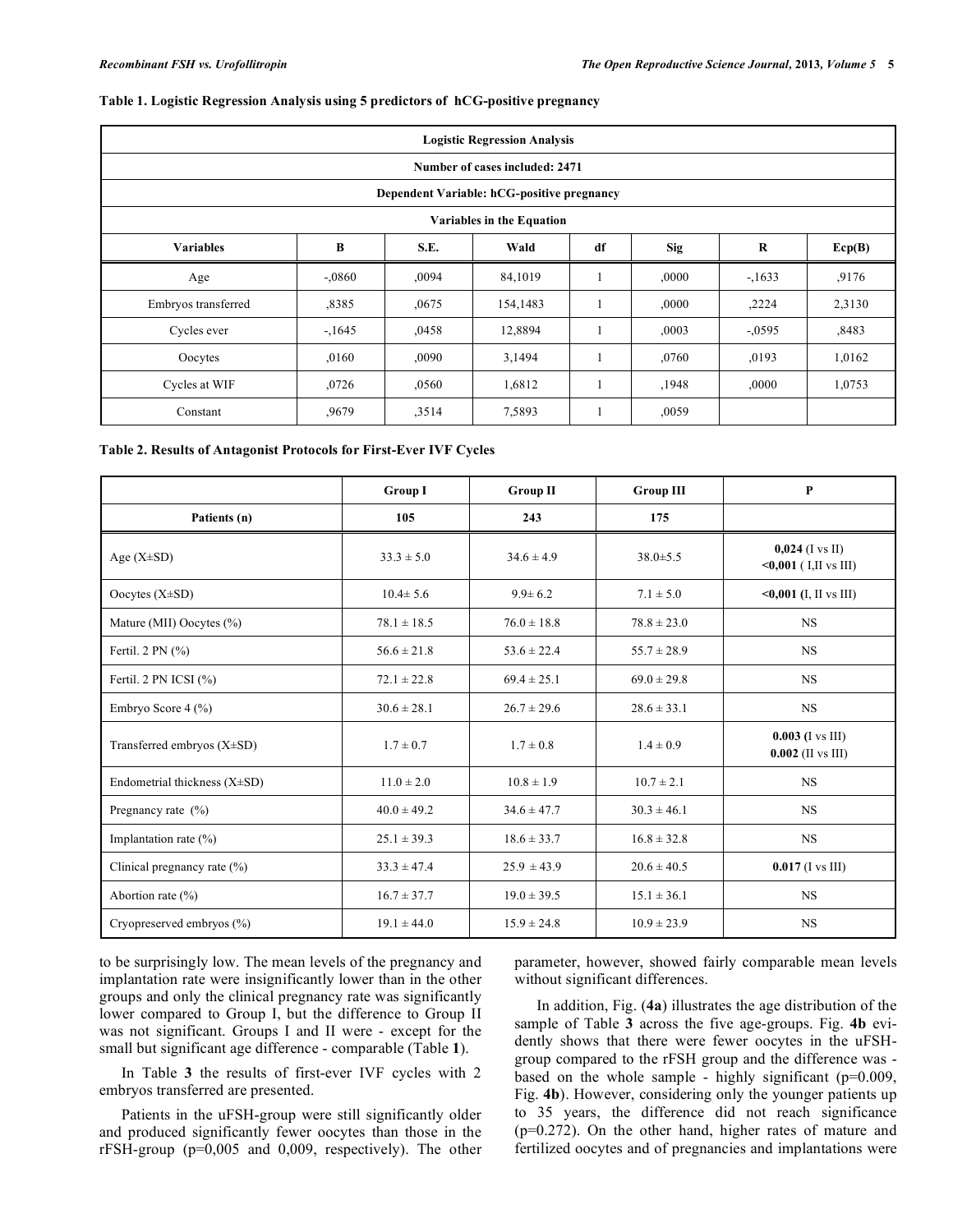|                                   | rFSH Group      | uFSH Group      | P         |
|-----------------------------------|-----------------|-----------------|-----------|
| Patients (n)                      | 211             | 81              |           |
| Age $(X\pm SD)$                   | $34.1 \pm 4.6$  | $35.9 \pm 4.9$  | 0.005     |
| Oocytes $(X\pm SD)$               | $10.8 \pm 5.4$  | $9.0 \pm 4.5$   | 0.009     |
| Mature (MII) Oocytes $(\% )$      | $78.9 \pm 15.9$ | $81.1 \pm 18.2$ | <b>NS</b> |
| Fertil. $2 \text{ PN } (\% )$     | $58.0 \pm 17.9$ | $61.0 \pm 20.0$ | <b>NS</b> |
| Fertil. 2 PN ICSI $(\% )$         | $73.4 \pm 17.5$ | $76.3 \pm 18.1$ | <b>NS</b> |
| Embryo Score 4 (%)                | $30.1 \pm 28.3$ | $30.8 \pm 30.0$ | <b>NS</b> |
| Endometrial thickness $(X\pm SD)$ | $10.7 \pm 2.0$  | $10.8 \pm 2.0$  | <b>NS</b> |
| Pregnancy rate $(\% )$            | $44.1 \pm 49.8$ | $48.1 \pm 50.3$ | <b>NS</b> |
| Implantation rate $(\% )$         | $19.7 \pm 30.5$ | $19.1 \pm 32.2$ | <b>NS</b> |
| Clinical pregnancy rate $(\% )$   | $32.7 \pm 47.0$ | $32.1 \pm 47.0$ | <b>NS</b> |
| Abortion rate $(\% )$             | $19.4 \pm 39.7$ | $17.9 \pm 38.9$ | <b>NS</b> |

**Table 3. Results of Antagonist Protocols for First-Ever IVF Cycles with 2 Embryos Transferred, Stimulated with either rFSH or uFSH**

observed much more often in the uFSH-group compared to the rFSH group in these younger patients (Figs. **4c-g**).

The final comparison of rFSH with uFSH of first-ever cycles with more than 10 oocytes retrieved and two embryos replaced didn't show significant differences between the groups in terms of BMI, cause of infertility, duration of infertility, cigarette smoking, or consumption of FSH and HMG (Table **4**). And there were no significant differences in the results either, however, it was remarkable, that even though the uFSH-group had a somewhat lower number of oocytes compared to the rFSH-group, the rate of mature oocytes, the fertilization rate, the rate of embryos score 4, the hCG-positive pregnancy rate, the clinical pregnancy rate and the rate of cryopreserved embryos were all higher in the uFSH-group, and the abortion rate was lower compared to the rFSH-group (Table **5**).



**Fig. (4a).** Comparison of rFSH and uFSH groups in regard to the age of patients. Within the age strata there were only minimal differences in age between the treatment Groups.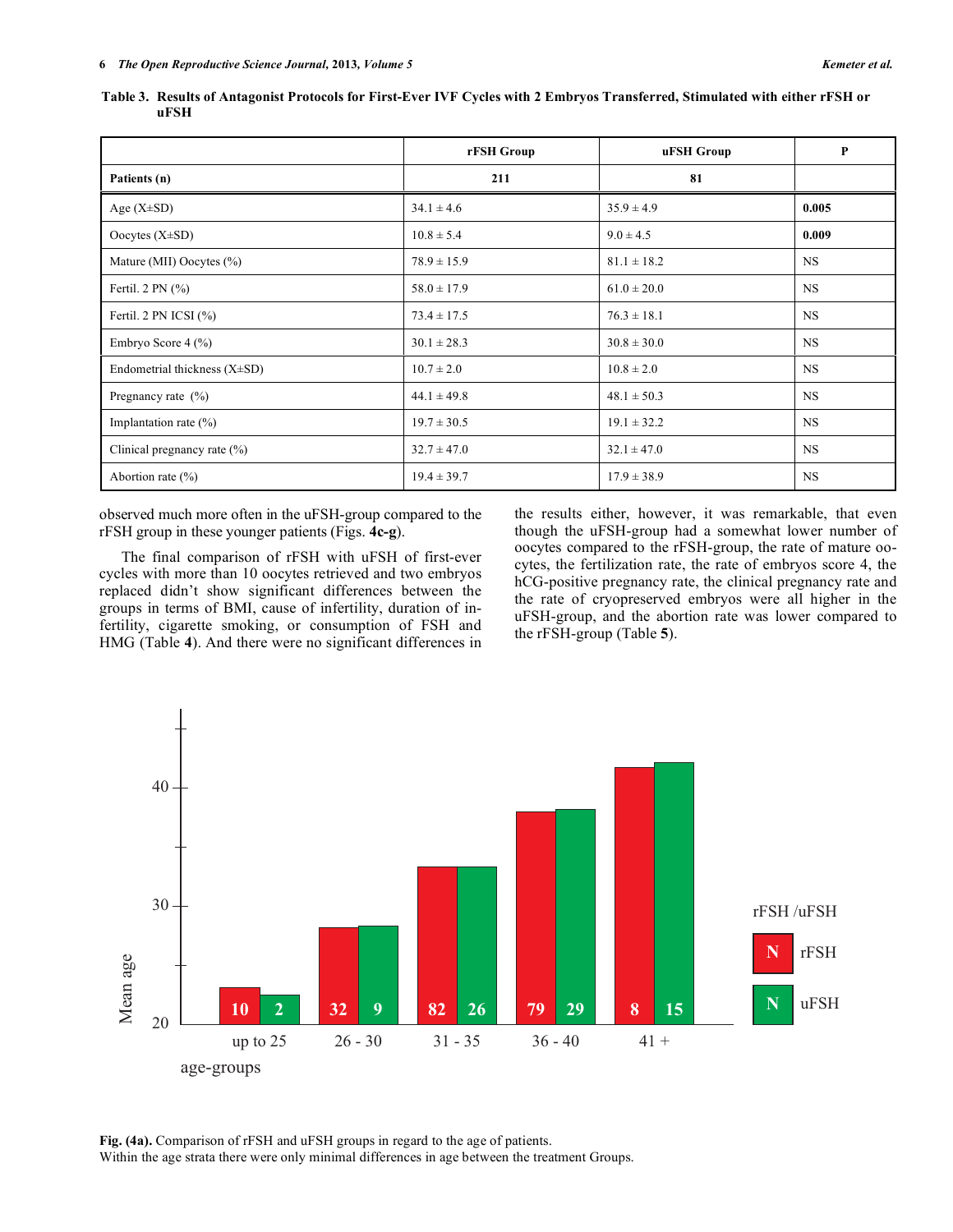```
Fig. (4). Contd….
```


**Fig. (4b).** Comparison of the number of oocytes retrieved after rFSH or uFSH stimulation. In the group as a whole, significantly fewer oocytes were retrieved in the uFSH group compared to the rFSH group (p=0,009), however, the difference was not significant in younger patients between 25 and 35 years (p=0,272).



**Fig. (4c).** Comparison of mature (MII) oocytes retrieved after rFSH or uFSH stimulation. The percentage of mature oocytes was higher in the uFSH group than in the rFSH group, except in age group 41+, where the percentage in the uFSH group was lower than in the rFSH group.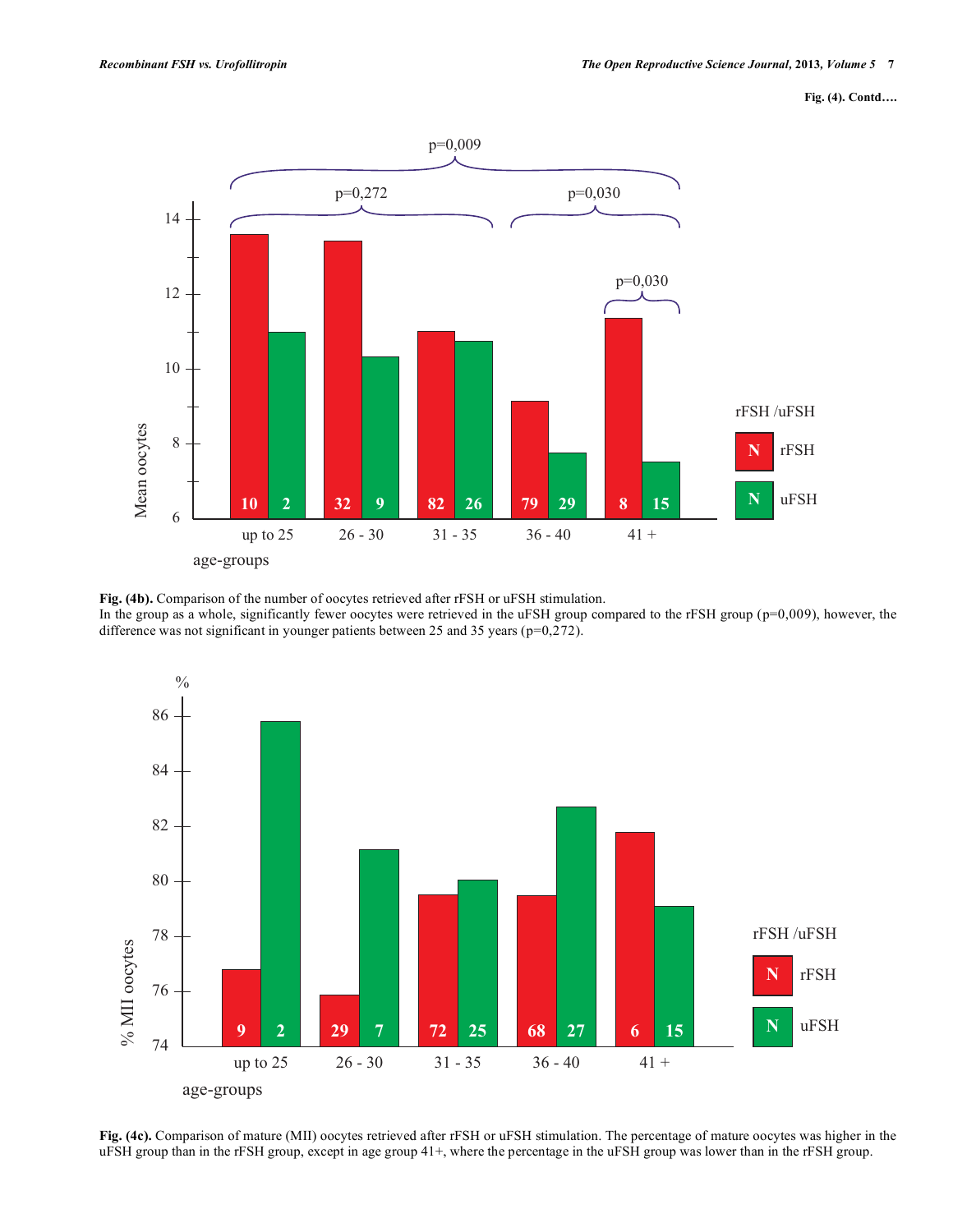



**Fig. (4d).** Comparison of fertilization rates after rFSH or uFSH stimulation. Higher fertilization rates than in the rFSH group were found in the uFSH group, except in age group 36-40 years, were the fertilization rate in the uFSH group was lower than in the rFSH group. In group 26  $-30$ years, the fertilization rate was significantly higher in the uFSH group compared to the rFSH- group (p=0,024).



**Fig. (4e).** Comparison of hCG-positive pregnancies after rFSH or uFSH stimulation. Higher pregnancy rates than in the rFSH group were found in the uFSH group, except in age group 26-30 years, where the pregnancy rate in the uFSH group was lower than in the rFSH group. In age group 31 – 35 years, the pregnancy rate in the uFSH group was just not significantly higher than in the rFSH group (p=0,057).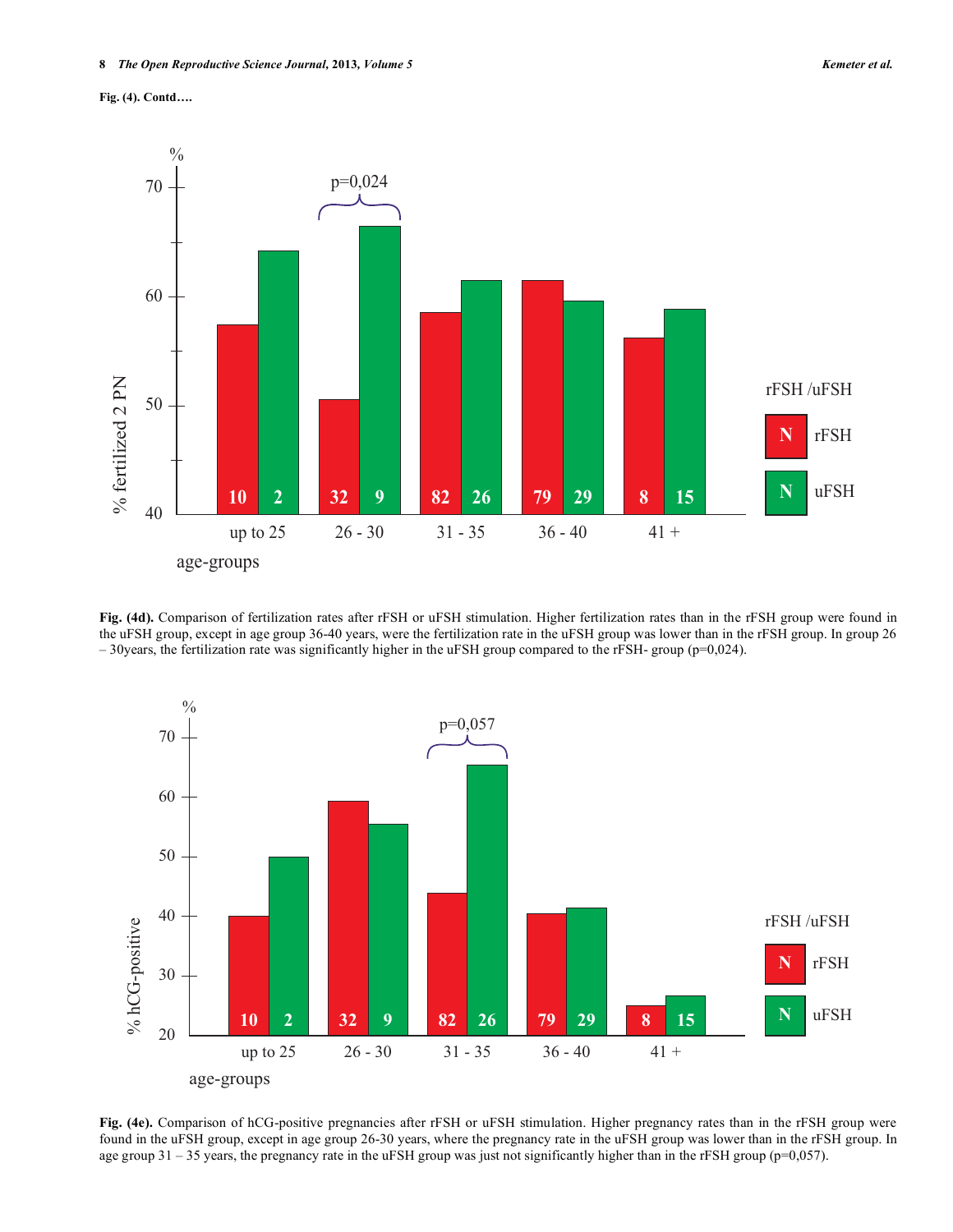



**Fig. (4f).** Comparison of clinical pregnancies after rFSH or uFSH stimulation. Rates were insignificantly higher in the uFSH group in younger patients up to 35 years and were insignificantly lower in the uFSH group in older patients over 35 years.



**Fig. (4g).** Comparison of implantation rates after rFSH or uFSH stimulation. Quite similar to figure 4f, implantation rates in the uFSH group were insignificantly higher in younger patients up to 35 years and were insignificantly lower in the uFSH group in older patients over 35 years.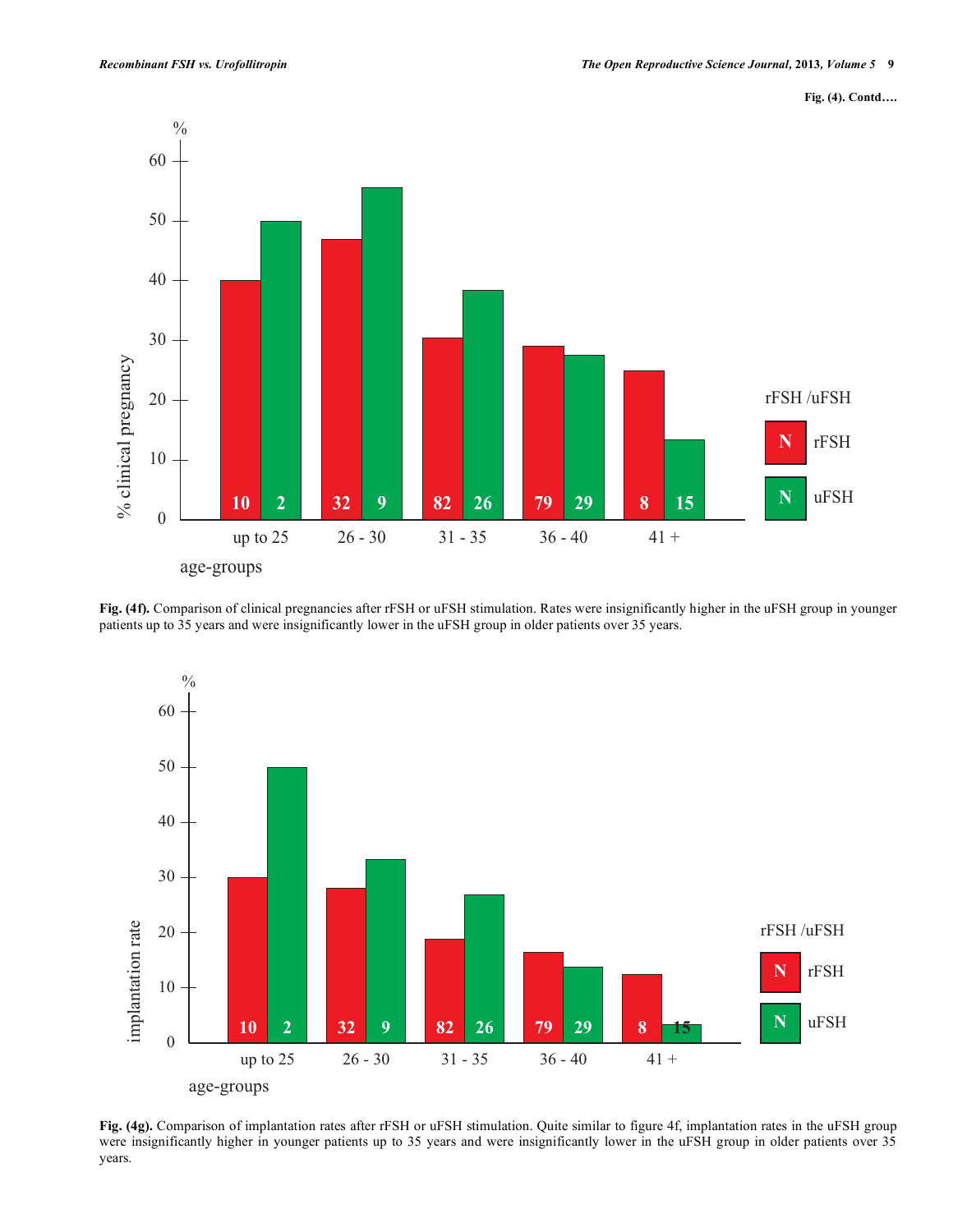|                                                | Table 4. Infertility-Relevant Basic Data and Gonadotropin Consumption in rFSH- or uFSH-Stimulated First-Ever IVF Cycles with > |
|------------------------------------------------|--------------------------------------------------------------------------------------------------------------------------------|
| 10 Oocytes Retrieved and 2 Embryos Transferred |                                                                                                                                |

| <b>Cause of Infertility</b>                                                                 | rFSH Group<br>$(n=98)$<br>$\frac{0}{0}$ | uFSH Group<br>$(n=27)$<br>$\frac{0}{0}$ | P                      |
|---------------------------------------------------------------------------------------------|-----------------------------------------|-----------------------------------------|------------------------|
| Male                                                                                        | 41.1                                    | 48.1                                    |                        |
| Tubal                                                                                       | 13.7                                    | 18.5                                    |                        |
| Functional                                                                                  | 32.6                                    | 25.9                                    |                        |
| Mixed                                                                                       | 4.2                                     |                                         |                        |
| Idiopathic                                                                                  | 8.4                                     | 7.4                                     | $_{\rm NS}$            |
| Mean $BMI \pm SD$                                                                           | $23.2 \pm 4.4$                          | $22.1 \pm 2.6$                          | <b>NS</b>              |
| Mean duration of sterility $(y) \pm SD$                                                     | $3.9 \pm 3.2$                           | $2.9 \pm 1.9$                           | <b>NS</b>              |
| Cigarette smoking<br>No / day<br>None<br>up to 10<br>$10 - 20$<br>>20                       | 76.7<br>13.3<br>10.0<br>0.0             | 84.0<br>12.0<br>4.0<br>0.0              | <b>NS</b>              |
| FSH / hMG consumption<br>Total IU FSH/cycle $(X \pm SD)$<br>Total IU hMG/cycle $(X \pm SD)$ | $1634 \pm 304$<br>$280 \pm 108$         | $1706 \pm 333$<br>$319 \pm 117$         | <b>NS</b><br><b>NS</b> |

#### **DISCUSSION**

We are well aware of the fact that a retrospective study is always distorted by confounding factors.

The first eye catching confounding point in our study regards the different antagonists: cetrorelix in Groups 1 and 3 and ganirelix in Group 2 (Figs. **1-3**). Could this have deviated the final results?

Arguments against this assumption are, that in a prospective, randomized multicenter trial (17 centers) both, cetrorelix acetate and ganirelix acetate, suppressed LH to levels < 5 mU/ml in over 95% of cases and prevented LH surges (> 10 IU/L) in all cases. In addition, similar safety profiles and IVF and ET outcomes were assessed in both groups [42]. Another argument against the concern is the fact that in our study the consumption of FSH and HMG ampoules was nearly the same in the rFSH and uFSH group (Table **4**), indicating, that - according to follicular growth there was no need to stimulate one group more than the other with gonadotropins. It is therefore very unlikely that the different GnRH-antagonists in the rFSH protocols would have caused any relevant deviation of the results.

The same holds true for the skepticism about the additional administration of HMG from day 6: Could this have confounded the study. We do not think so, because every patient in both groups received exactly 75 IU of HMG daily from day 6 onwards up to the day of hCG administration.

Accordingly, the HMG consumption between the groups was balanced (Table **4**).

Could the aggregation of Group I (Follitropin alfa) with Group II (Follitropin beta) have confounded the study? We do not think so, because no differences in effect between the preparations have been found so far [43, 44] and we could not find differences between Groups I and II either (Table **2**).

In contrast to the mentioned factors, however, there are indeed powerful confounding parameters, which have to be taken into consideration. We could demonstrate by logistic regression analysis that the following parameters have a strong influence on the pregnancy rate: age of the patient, number of embryos transferred, total number of IVF-cycles performed so far, and the number of oocytes retrieved (Table **1**). Taking this into account, we included for the analysis only first-ever IVF cycles where 2 embryos had been transferred and stratified age into rather narrow strata. However, the study groups were still not comparable, because there were significantly more oocytes in the rFSH group than in the uFSH group, and the difference was more pronounced in the older patients (Fig. **4b**). Comparable groups were finally created by performing a further selection: only patients who had more than 10 oocytes retrieved were included (Table **5**). Although the groups were now relatively low in number, they were comparable with respect to age, number of eggs retrieved, number of embryos replaced and in that they had their first IVF treatment in life.

Although no significant differences were found between the rFSH and uFSH group, it is worth noting, that the following reproductive parameters were in favor of the uFSH group: rates of oocyte maturation, fertilization, embryo score 4, embryo cryopreservation, pregnancy, clinical pregnancy, implantation and abortion (Table **5**). That means, that all end points go in the same direction and the cryopreservation rate and abortion rate support additionally our conclusions.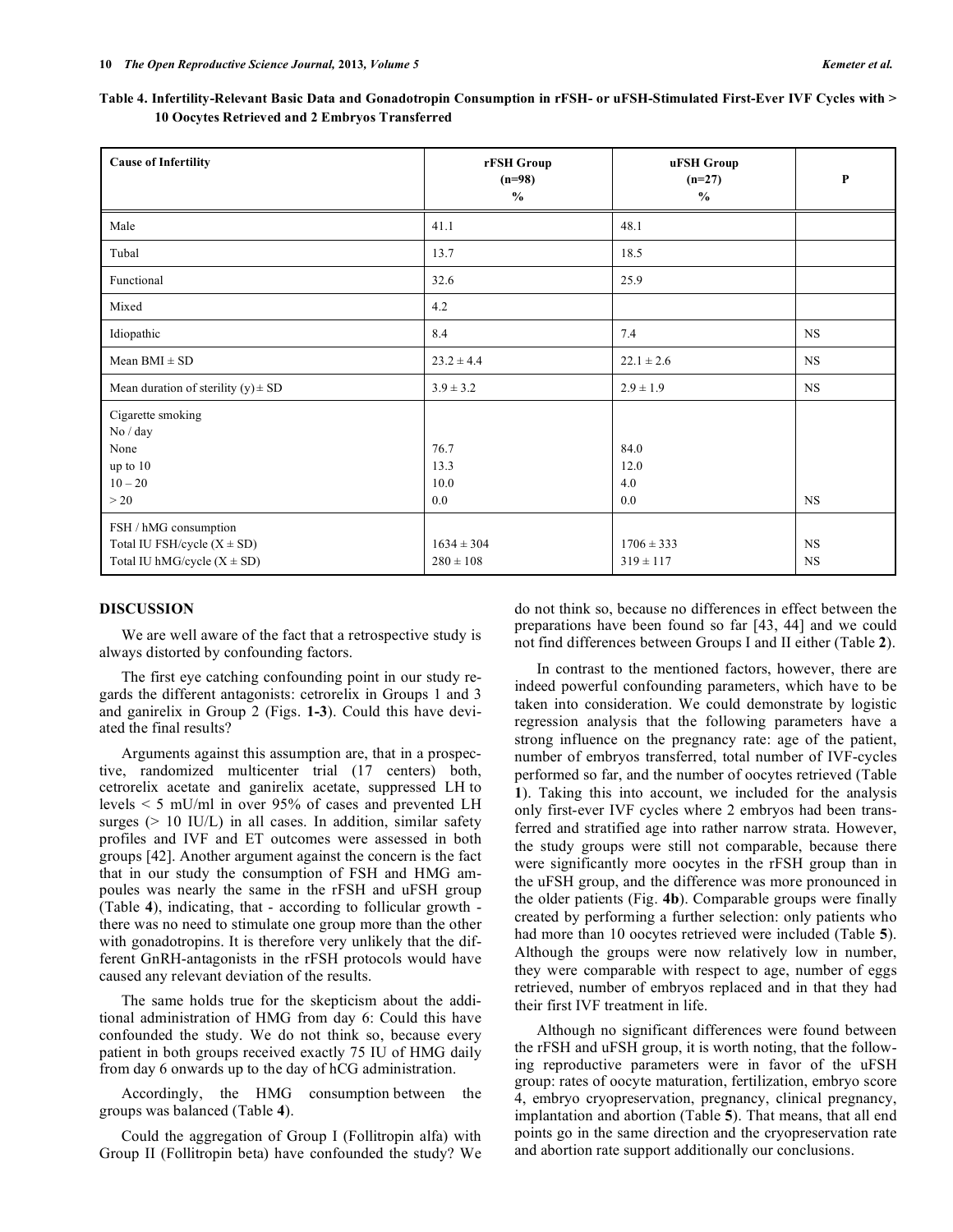Table 5. Results of Antagonist Protocols for First-Ever IVF Cycles with > 10 Oocytes Retrieved and 2 Embryos Transferred, **Stimulated with Either rFSH or uFSH**

|                                    | rFSH Group      | uFSH Group      | P    |
|------------------------------------|-----------------|-----------------|------|
| Patients (n)                       | 98              | 27              |      |
| Age $(X \pm SD)$                   | $33.1 \pm 4.9$  | $33.7 \pm 5.1$  | ,559 |
| Oocytes $(X \pm SD)$               | $15.6 \pm 3.9$  | $14.4 \pm 2.9$  | ,171 |
| Mature (MII) Oocytes (%)           | $76.5 \pm 16.3$ | $79.0 \pm 13.6$ | ,485 |
| Fertil. $2 \text{ PN } (\% )$      | $53.6 \pm 17.4$ | $58.6 \pm 21.1$ | ,211 |
| Fertil. 2 PN ICSI $(\% )$          | $68.9 \pm 16.1$ | $72.4 \pm 21.9$ | ,394 |
| Embryo Score 4 (%)                 | $25.7 \pm 22.4$ | $31.1 \pm 28.3$ | ,299 |
| Endometrial thickness $(X \pm SD)$ | $11.0 \pm 2.3$  | $11.0 \pm 1.3$  | 1,00 |
| Pregnancy rate $(\% )$             | $43.9 \pm 49.9$ | $59.3 \pm 50.1$ | ,159 |
| Implantation rate $(\%)$           | $19.9 \pm 30.2$ | $29.6 \pm 39.9$ | ,171 |
| Clinical pregnancy rate $(\% )$    | $33.7 \pm 47.5$ | $44.4 \pm 50.6$ | ,306 |
| Abortion rate $(\% )$              | $14.0 \pm 35.1$ | $12.5 \pm 34.2$ | ,887 |
| Cryopreserved embryos (%)          | $19.3 \pm 24.7$ | $30.5 \pm 42.8$ | ,085 |

These findings are consistent with the results of a study where highly purified menotropin (hphMG) was compared with rFSH in antagonist cycles with compulsory singleblastocyst transfer [25]. In this randomized, assessor-blind, parallel group, multicenter (25 centers in 7 countries) noninferiority trial, also significantly fewer oocytes were retrieved in the hphMG group, yet, the results of hCG-positive pregnancy, clinical pregnancy, ongoing pregnancy and live birth were in favor of hphMG, but the differences were not significant. The authors came to the conclusion, that hphMG is at least as effective as rFSH in antagonist cycles, and the robustness of this conclusion was supported by the consistency of findings across all of the populations analyzed.

In addition, there is ample evidence from basic research that rFSH and uFSH have different modes of action. uFSH belongs to the urinary based FSH preparations, which are more glycosylated and more acidic than the less glycosylated and less acidic recombinant FSH preparations, Follitropin alfa and beta. Isoelectric focusing of batches of Urofollitropin and Follitropin alfa demonstrated marked differences between the preparations, with pI 3.0 - 5.2 (acidic) for Urofollitropin and pI 4.0 - 5.85 (less acidic) for Follitropin alfa [45]. Nayudu, *et al*. (2002) [46] cultured isolated intact mouse follicles, a method which allows observation of the sequential events of follicle development up to the antral stage, and stimulated these follicles with various doses of FSH isoforms. They found differences in the threshold and tolerance doses of the isoforms: 0.5 and 2.5 ng/ml respectively for the less acidic, 5.0 and 10 ng / ml respectively for the mid-acidic and 10 and 50 ng/ml respectively for the acidic isoform. In other words, the follicles were more sensitive to the less acidic isoforms but tolerated them only in a quite narrow range. In contrast, while follicles were less sensitive to the acidic isoforms, they tolerated them in a wider range of doses. In addition, follicles stimulated with acidic

FSH required 5 days to reach the dimensions recorded at day 3 with the least acidic FSH [47].

It would therefore appear that the acidic isoforms stimulate the ovarian follicles in a more physiological manner and are more selective for good quality oocytes, especially in the early phase of follicular maturation. Our results may provide some evidence to support this theory, because the final results showed that the uFSH group had a trend towards better outcome results compared to the rFSH, in first-ever IVF cycles of patients having >10 oocytes and two embryos transferred (Table **5**).

#### **CONCLUSION**

In a retrospective study with antagonist cycles, rFSH preparations (Follitropin alfa and Follitopin beta) were compared to a new uFSH preparation (Urofollitropin) with the following end points: hCG-positive pregnancy rate, number of oocytes retrieved, number of mature oocytes (MII), fertilization rate, embryo quality score 4, endometrial thickness, clinical pregnancy rate, and implantation rate.

The results showed that stimulation with uFSH resulted in a lower yield of oocytes compared to rFSH. Nevertheless, uFSH proved to be at least as effective as rFSH in younger patients in regard to the end points of the study, except the number of oocytes. The higher cryopreservation rate and the lower abortion rate in the uFSH-group also supported the concept, that uFSH produces fewer oocytes but oocytes with a better quality compared to rFSH. According to ample basic research, this mode of action is attributed to the fact that uFSH is more glycosylated and more acidic than rFSH.

However, the clinical results should be confirmed by well designed prospective randomized studies.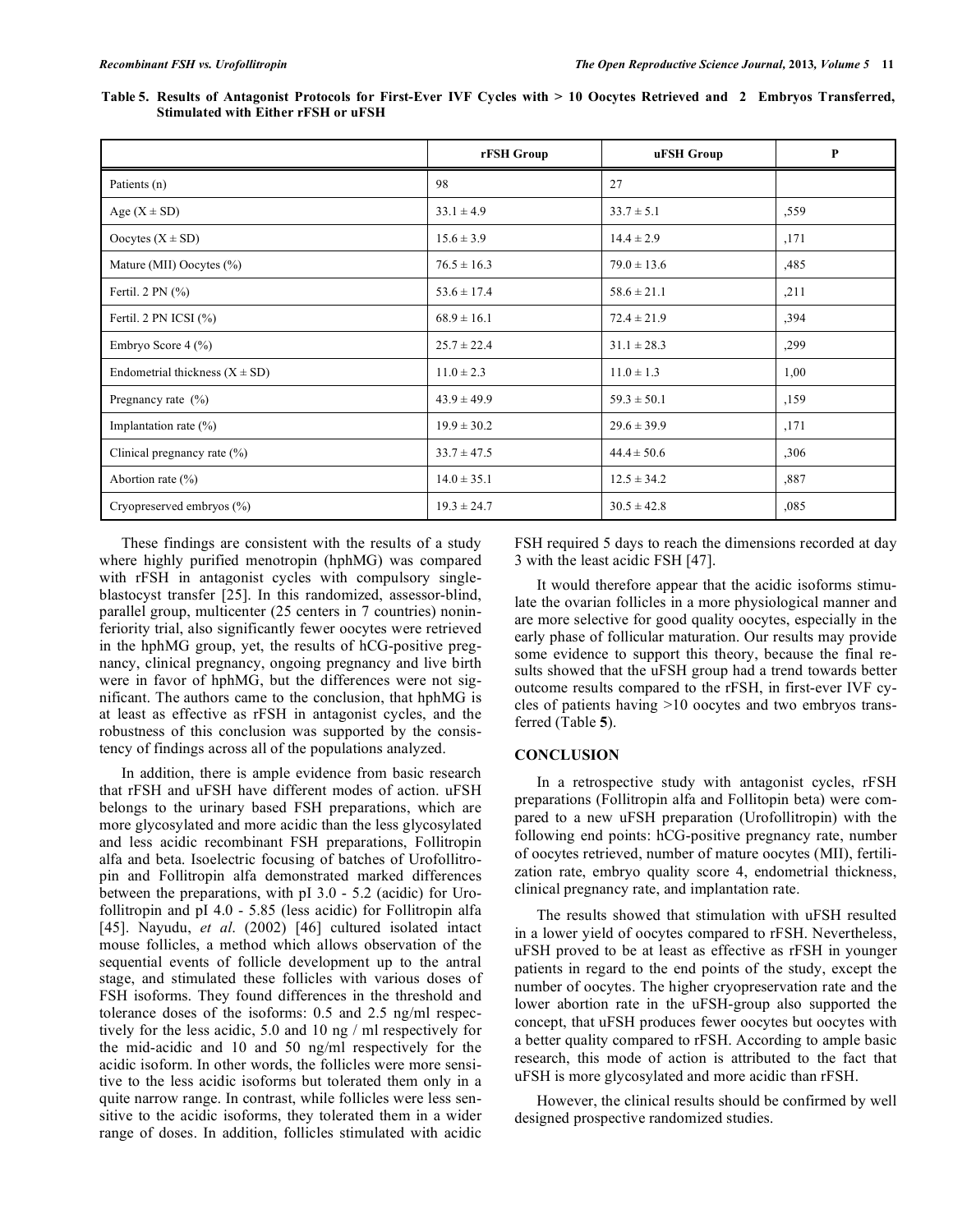#### **CONFLICT OF INTEREST**

The authors confirm that this article content has no conflicts of interest.

#### **ACKNOWLEDGEMENTS**

The authors thank Prof. Dr. Anselm Eder, Department of Statistics, Institute of Sociology, University of Vienna, Austria, for supervising the statistical analysis. The authors also cordially thank Dr. Sharon Mortimer, *Oozoa Biomedical Inc, Canada,* for her critical contributions and her linguistic support in preparing the manuscript.

#### **REFERENCES**

- [1] Lunenfeld B. Development of gonadotropins for clinical use. Reprod BioMed Online 2001; 4(suppl. 1): 11-7.
- [2] Rathnam P, Saxena BB. Primary amino acid sequence of follicle stimulating hormone from human pituitary glands. J Biol Chem 1975; 17: 6735-42.
- [3] Chappel SC, Ulloa-Aguirre A, Ramaley J. Sexual maturation in female rats: time- related changes in the isoelectric focusing pattern of anterior pituitary follicle-stimulating hormone. Biol Reprod 1983; 28: 196-205.
- [4] Padmanabhan V, Lang LL, Sonstein J, *et al.* Modulation of serum follicle-stimulating hormone bioactivity and isoform distribution by estrogenic steroids in normal women and in gonadal dysgenesis. J Clin Endocr Metab 1988; 67: 465-73.
- [5] Wide L. Follicle-stimulating hormones in anterior pituitary gland from children and adults differ in relation to sex and age. J Endocrinol 1989; 123: 519-29.
- [6] Padmanabhan V, Sairam MR, Hassing JM, *et al.* Follicle stimulating hormone signal transduction: role of carbohydrate in aromatase induction in immature Sertoli cells. Mol Cell Endocrinol 1991; 79: 119-28.
- [7] D'Antonio M, Borrelli F, Datola A, *et al.* Biological characterization of recombinant human follicle stimulating hormone isoforms. Hum Reprod 1999; 14: 1160-7.
- [8] Out HJ, Mannaerts BM, Driessen SG, *et al.* A prospective, randomized, assessor-blind, multicentre study comparing recombinant and urinary follicle stimulating hormone (Puregon *vs.* Metrodin) in invitro fertilization. Hum Reprod 1995; 10: 2534-40.
- [9] Out HJ, Driessen SG, Mannaerts BM, *et al.* Recombinant folliclestimulating hormone (follitropin beta, Puregon) yields higher pregnancy rates in *in vitro* fertilization than urinary gonadotropins. Fertil Steril 1997; 68: 138-42.
- [10] Raga F, Bonilla-Musoles F, Casañ EM, *et al.* Recombinant follicle stimulating hormone stimulation in poor responders with normal basal concentrations of follicle stimulating hormone and oestradiol: improved reproductive outcome. Hum Reprod 1999; 14: 1431-4.
- [11] De Placido G, Alviggi C, Mollo A *et al.* Recombinant follicle stimulating hormone is effective in poor responders to highly purified follicle stimulating hormone. Hum Reprod 2000; 15: 17-20.
- [12] Lenton E, Soltan A, Hewitt J, *et al.* Induction of ovulation in women undergoing assisted reproductive techniques: recombinant human FSH (follitopin alpha) *vs.* highly purified urinary FSH (urofollitopin HP). Hum Reprod 2000; 15: 1021-27.
- [13] Daya S. Updated meta-analysis of recombinant follicle-stimulating hormone (FSH) *vs.* urinary FSH for ovarian stimulation in assisted reproduction. Fertil Steril 2002; 77: 711-4.
- [14] Strehler E, Abt M, El-Danasouri I, *et al.* Impact of recombinant follicle-stimulating hormone and human menopausal gonadotrophins on *in vitro* fertilization outcome. Fertil Steril 2001; 75: 332-6.
- [15] Ng EHY, Lau EYL, Yeung WSBY, *et al.* HMG is as good as recombinant human FSH in terms of oocyte and embryo quality: a prospective randomized trial. Hum Reprod 2001; 2: 319-25.
- [16] Al-Inany HG, Aboulghar M, Mansour R, *et al.* Meta-analysis of recombinant *vs.* urinary- derived FSH: an update. Hum Reprod 2003; 18: 305-13.
- [17] van Wely M, Bayram N, van der Veen F. Recombinant FSH in alternative doses or *vs.* urinary gonadotrophins for ovulation induction in subfertility associated with polycystic ovary syndrome: a systematic review based on a Cochrane review. Hum Reprod 2003; 18: 1143-9.
- [18] van Wely m, Kwan I, Burt AL, *et al.* Recombinant *vs..* urinary gonadotrophin for ovarian stimulation in assisted reproductive technology cycles (Review). Cochrane Database Syst Rev; 2011; 16(2): CD005354.
- [19] Revelli A, Poso F, Gennarelli G, *et al.* Recombinant *vs.* highlypurified, urinary follicle-stimulating hormone (r-FSH *vs.* HPuFSH) in ovulation induction: a prospective, randomized study with cost-minimization analysis. Reprod Biol Endocr 2006; 4: 1-7.
- [20] Jee BC, Suh CS, Kim YB, *et al.* Kim SH, Moon SY. Clinical efficacy of highly purified hMG *vs.* recombinant FSH in IVF/ICSI cycles: a meta-analysis. Gynecol Obstet Invest 2010; 70: 132-7.
- [21] Westergaard LW, Bossuyt PM, Van der Veen F, *et al.* Human menopausal gonadotropin *vs.* recombinant follicle stimulation hormone for ovarian stimulation in assisted reproductive cycles. Cochrane Database Syst Rev 2011; 16: CD003973.
- [22] Ziebe S, Lundin K, Janssens R, *et al.* Influence of ovarian stimulation with HP-hMG or recombinant FSH on embryo quality parameters in patients undergoing IVF. Hum Reprod 2007; 22: 2404-13.
- [23] Coomarasamy A, Afnan M, Cheema D, *et al.* Urinary hMG *vs.* recombinant FSH for controlled ovarian hyperstimulation following an agonist long down-regulation protocol in IVF or ICSI treatment: a systemic review and meta-analysis. Hum Reprod 2008; 23: 310- 5.
- [24] Pacchiarotti A, Sbracia M, Frega A, *et al.* Urinary hMG (Menopur) *vs.* recombinant FSH plus recombinant LH (Pergoveris) in IVF: a multicenter, prospective, randomized controlled trial. Fertil Steril 2010; 94: 2467-9.
- [25] Devroey P, Pellicer A, Andersen AN, *et al.* A randomized assessorblind trial comparing highly purified hMG and recombinant FSH in a GnRH antagonist cycle with compulsory single-blastocyst transfer. Fertil Steril 2012 ; 97: 561-71.
- [26] Selman HA, De Santo M, Sterzik K, *et al.* Effect of highly purified urinary follicle stimulating hormone on oocyte and embryo quality. Fertil Steril 2002; 78: 1061-7.
- [27] Mohamed MA, Sbracia M, Pacchiarotti A, *et al.* Urinary folliclestimulating hormone (FSH) is more effective than recombinant FSH in older women in a controlled randomized study. Fertil Steril 2006; 85: 1398-403.
- [28] Pacchiarotti A, Aragona C, Gaglione R, *et al.* Efficacy of a combined protocol of urinary and recombinant follicle-stimulating hormone used for ovarian stimulation of patients undergoing ICSI cycle. J Assist Reprod Genet 2007; 24: 400-5.
- [29] Abate A, Nazzaro A, Salerno A, *et al.* Efficacy of recombinant *vs.* human derived follicle stimulating hormone on the oocyte and embryo quality in IVF-ICSI cycles: randomised, controlled, multicentre trial. Gynecol Endocrinol 2009; 25: 479-84.
- [30] Aboulghar M, Saber W, Amin Y, *et al.* Prospective, randomized study comparing highly purified urinary follicle-stimulating hormone (FSH) and recombinant FSH for *in vitro* fertilization/intracytoplasmic sperm injection in patients with polycystic ovary syndrome. Fertil Steril 2010; 94: 2332-4.
- [31] Kemeter P, Feichtinger W. Prednisolone supplementation to clomid and/or gonadotrophin stimulation for in-vitro fertilization - a prospective randomized trial. Hum Reprod 1986; 1: 441-4.
- [32] Kemeter P. The usefulness of corticoids in stimulated cycles for *in vitro* fertilization - Editorial. J *In Vitro* Fertl Embryo Transf 1987;  $4.69 - 72$
- [33] Marrs R, Meldrum D, Muasher S, *et al.* Randomized trial to compare the effect of recombinant human FSH (follitropin alfa) with or without recombinant human LH in women undergoing assisted reproduction treatment. Reprod Biomed Online 2003; 8: 175-82.
- [34] Humaidan P, Bungum M, Bungum L, *et al.* Effects of recombinant LH supplementation in women undergoing assisted reproduction with GnRH agonist down-regulation and stimulation with recombinant FSH: an opening study. Reprod Biomed Online 2004; 8: 635- 43.
- [35] Bosch E, Vidal C, Labarta E, *et al.* Highly purified hMG *vs.* recombinant FSH in ovarian hyperstimulation with GnRH antagonists - a randomized study. Hum Reprod 2008; 23: 2346-51.
- [36] Matorras R, Prieto B, Exposito A, *et al.* Mid-follicular LH supplementation in women aged 35-39 years undergoing ICSI cycles: a randomized controlled study. Reprod Biomed Online 2009; 19: 879-87.
- [37] Ferraretti AP, Gianaroli L, Magli MC, *et al.* Exogenous luteinizing hormone in controlled ovarian hyperstimulation for assisted reproduction techniques. Fertil Steril 2004 82:1521-6.